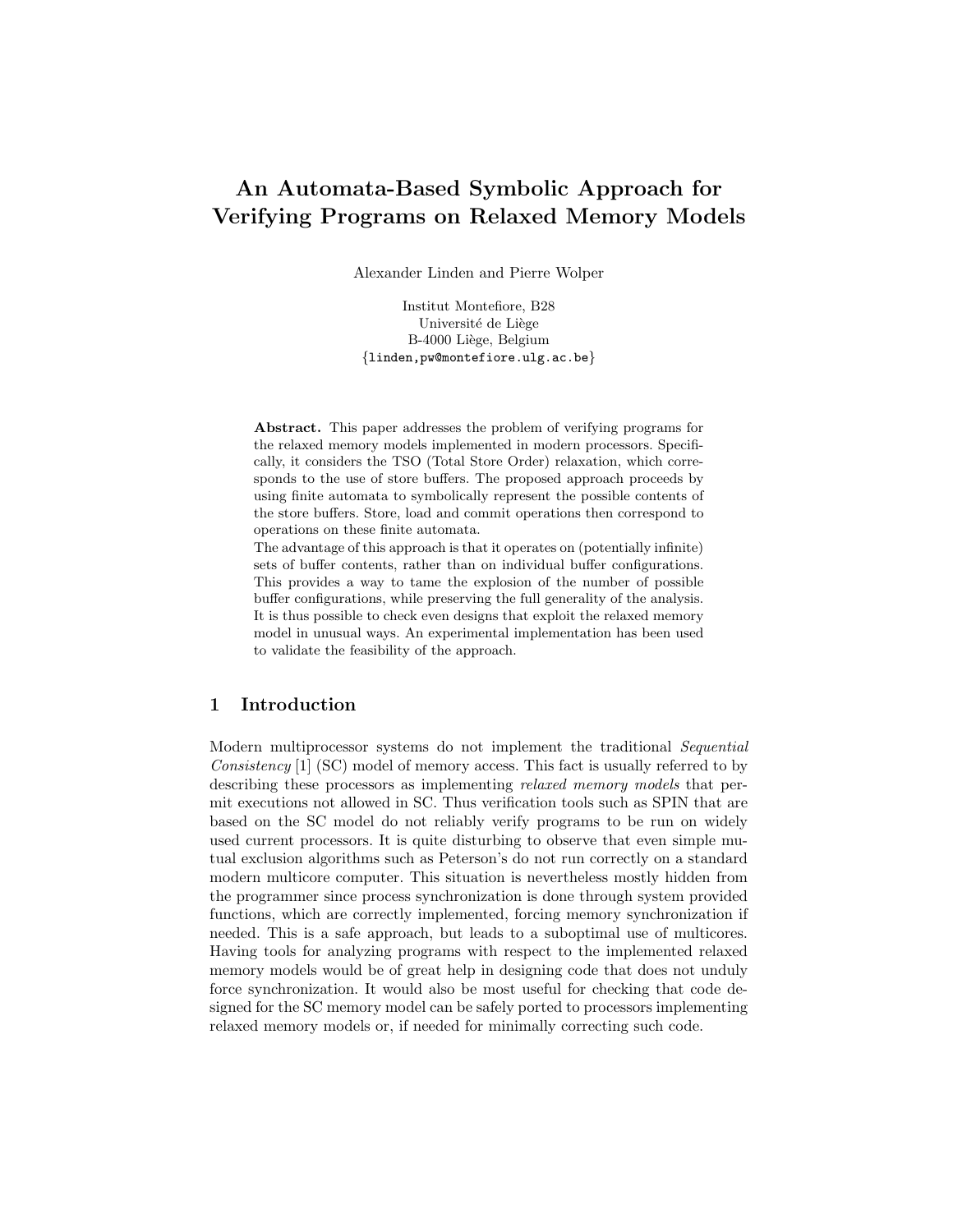The exact memory model that is implemented varies and deciphering processor documentation on this topic is, to put it mildly, quite challenging. However, the topic is being more and more studied and clear models of memory access models have been proposed. These models can be either axiomatic, giving constraints on possible memory accesses, or operational, giving a program-like description of the shared memory model. Of these models, one of the most studied is the Total Store Order (TSO) model. It has a simple axiomatics characterization and a clear equivalent operational description in terms of store buffers. In TSO, processor writes are buffered and each processor reads the last value written to its buffer, while others only see the values committed to main memory. This model was the one implemented in SPARC processors [2] and [3] and closely corresponds to the one implemented in X86 processors [4]. Furthermore, store buffers are an essential ingredient of even more relaxed memory models [5] and thus being able to analyze TSO is an important stepping stone in developing verification tools for relaxed memory models. This paper will thus exclusively focus on TSO.

Since TSO can be modeled by a memory accessed through buffers, an obvious approach to verifying programs under this memory model is to explicitly include the store buffers in the program being analyzed. This has of course already been tried, but requires overcoming two problems. The first is that there is no natural bound on the size of the buffers, the second is the explosion in the number of states due to the introduction of store buffers. For the first problem, one can arbitrarily bound the size of the buffers, which, at best, leads to verification that is unsatisfactorily hardware dependent. For the second problem, various techniques such as SAT based bounded model-checking have been tried with some success [6], but at the cost of limits on what can be verified.

In this paper, we develop an approach inspired by the techniques developed in [7] for verifying systems with unbounded buffers. The main idea is that, since a buffer content can be viewed as a word, sets of buffer contents are languages that can be represented by finite automata. This allows infinite sets of contents to be represented and manipulated by operations on automata. Of course, in a step by step exploration of the state space, infinite sets of buffer contents will never be generated. Acceleration techniques are thus required and these take the form of algorithms for directly computing the possible contents of buffers after repeating a program cycle an arbitrary number of times.

Compared to the general problem of analyzing programs using unbounded buffers, the specific case of TSO buffers offers both simplifications and added difficulties. The main simplification is that each process only writes to a single buffer, which makes a separate representation of each buffer the natural choice. Among the difficulties are the operations on the store buffers, which are not quite like those on communication buffers. Indeed, if a store is very much like a buffer write and a commit to memory is similar to a buffer read, a load operation is special. Indeed, it should retrieve the most recently written value and, when there is a choice of such values, a repeated read should yield an identical result. One of our contributions is thus to define these operations precisely when applied to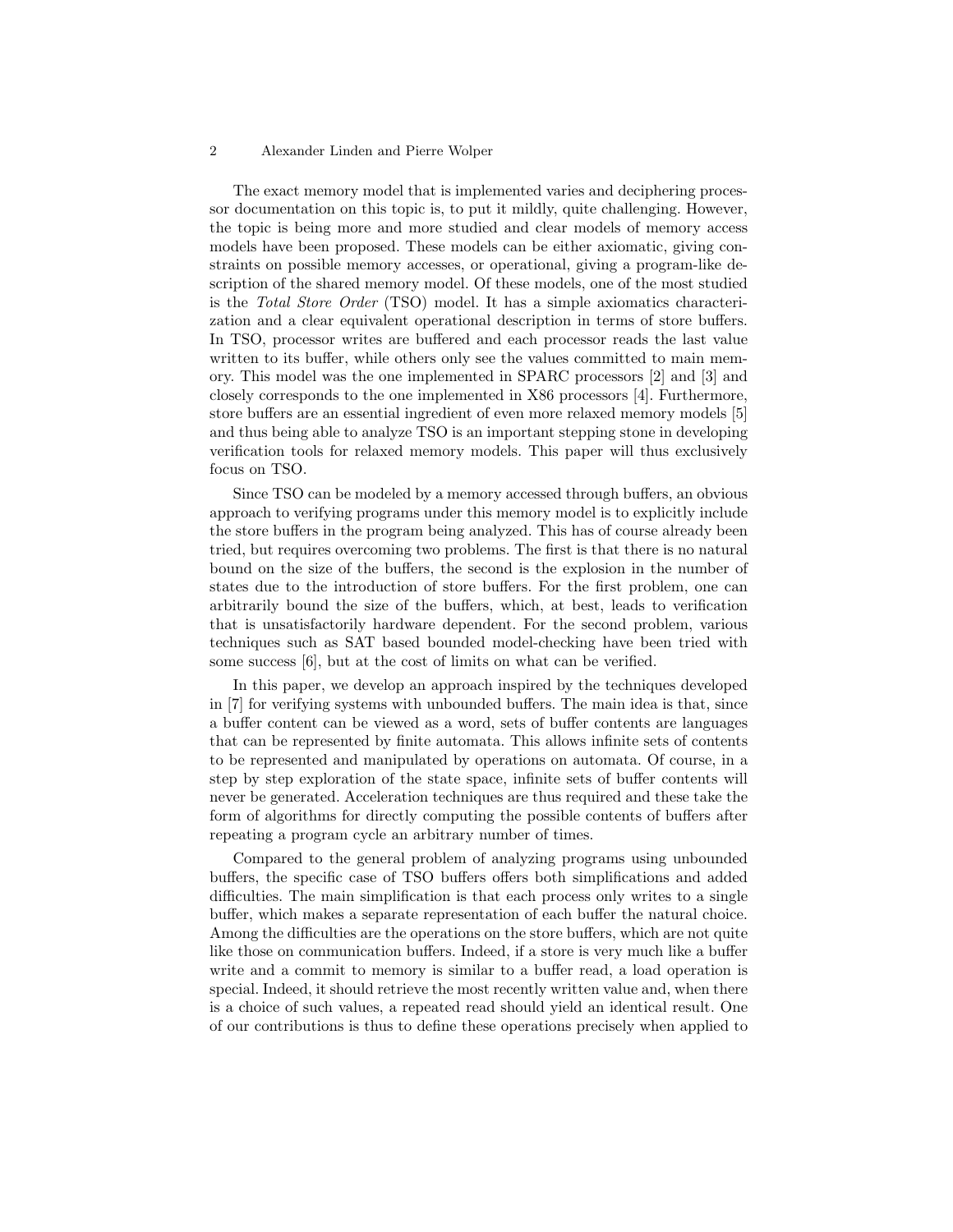sets of store buffer contents and to show how they can be implemented. Another is adapting the cycle iteration acceleration technique to the specific context of store buffers.

To validate our approach we have built an experimental implementation to test the feasibility of the proposed method. Our implementation uses the BRICS automata manipulation package [8] and has allowed us to fully verify (or find errors) in simple synchronization protocols. Since each process writes to its own buffer, the cycle iteration acceleration needs to favor progress by a single process. Partial-order verification techniques [9], and in particular "sleep sets", have been helpful with respect to this. Indeed, it turned out that using sleep sets yielded a significant performance improvement by avoiding the repeated detection of the same cycle from different global control points.

The verification problem we consider has already been addressed in several papers going back at least a decade. In [10] the problem is clearly defined and it is shown that behaviors possible under TSO but not SC can be detected by an explicit state model checker. Later work, [6], uses SAT-based bounded model checking with success for detecting errors with respect to relaxed memory executions. A more recent paper [11] aims at distinguishing programs that can safely be analyzed under SC, even if run in a relaxed memory model environment. Finally, [12] proves decidability and undecidability results for relaxed memory models considering store buffers to be infinite. In this it is very close to our work, but its goal is purely theoretical and it proceeds by reducing the problem to lossy buffer communication. This is very elegant for obtaining decidability results, but of uncertain value for doing actual verification. Indeed, the reduction to lossy buffers implies an elaborate coding of buffer contents. In contrast, our approach works with a direct representation of the store buffer contents and is oriented towards doing actual verification. To our knowledge, it is the first verification technique for relaxed memory models allowing the full generality coming from unbounded store buffer contents.

# 2 Concurrent Programs and Memory Models

We consider a very simple model of concurrent programs in which a fixed set of finite-state processes interact through a shared memory. A concurrent program is thus defined by a finite set  $\mathcal{P} = \{p_1, \ldots, p_n\}$  of processes and a finite set  $\mathcal{M} = \{m_1, \ldots, m_k\}$  of memory locations. The memory locations can hold values from a data domain  $\mathcal{D}$ . The initial content of the memory is given by a function  $\mathcal{I}: \mathcal{M} \to \mathcal{D}.$ 

Each process  $p_i$  is defined by a finite set  $\mathcal{L}(p_i)$  of control locations, an initial location  $\ell_0(p_i) \in \mathcal{L}(p_i)$ , and transitions between control locations labeled by operations from a set  $\mathcal{O}$ . A transition of a process  $p_i$  is thus an element of  $\mathcal{L}(p_i) \times \mathcal{O} \times \mathcal{L}(p_i)$ , usually written as  $\ell \stackrel{op}{\to} \ell'$ . The set of operations contains the following memory operations: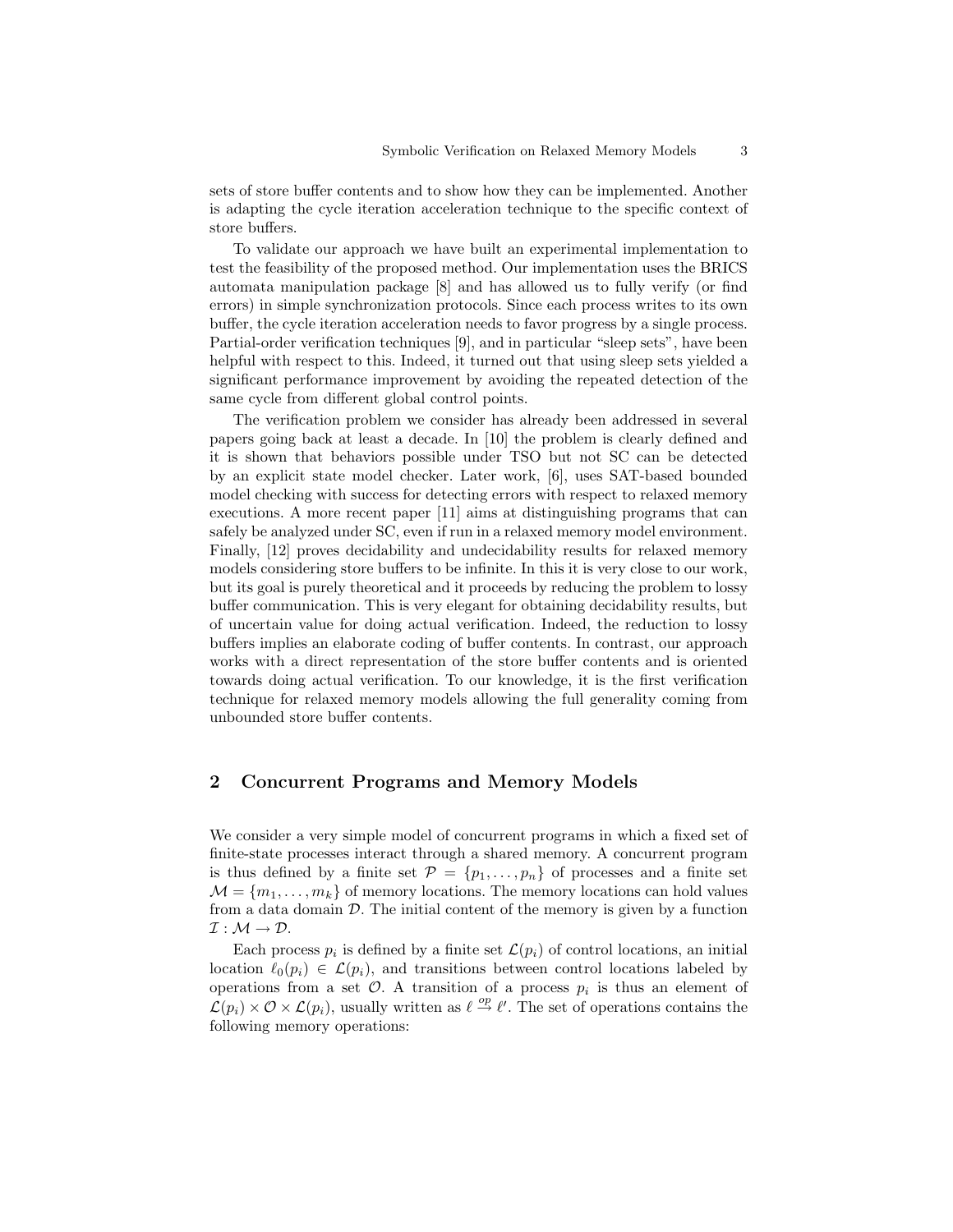- $store(p_i, m_j, d)$ , i.e. process  $p_i$  stores value  $d \in \mathcal{D}$  to memory location  $m_j$ (note that since transitions are process specific, mentioning the process in the operation is redundant, but will turn out to be convenient),
- $-$  load $(p_i, m_j, d)$ , i.e. process  $p_i$  loads the value stored in  $m_j$  and checks that its value is  $d$ . If the stored value is different from  $d$ , the transition is not possible.

The SC semantics of such a concurrent program is the usual interleaving semantics in which the possible behaviors are those that are interleavings of the executions of the various processes and in which stores are immediately visible to all processes.

In TSO, each process sees the result of its loads and stores exactly in the order it has performed them, but other processes can see an older value than the one seen by the process having performed a store. This leads to executions that are not possible in SC. For instance, in the program given in Table 1, both processes could terminate their executions, whereas under SC semantics, either  $p_1$  or  $p_2$  will find the value 1 when performing the last load operation. TSO is thus also referred to as the  $store \rightarrow load$  order relaxation.

Table 1. Intra-processor forwarding, given in [13]

| initially:         |                    |  |  |  |  |  |
|--------------------|--------------------|--|--|--|--|--|
| $x = y = 0$ ;      |                    |  |  |  |  |  |
| Processor 1        | Processor 2        |  |  |  |  |  |
| $store(p_1, x, 1)$ | $store(p_2, y, 1)$ |  |  |  |  |  |
| $load(p_1, x, 1)$  | $load(p_2, y, 1)$  |  |  |  |  |  |
| $load(p_1, y, 0)$  | $load(p_2, x, 0)$  |  |  |  |  |  |

To define TSO formally, one uses the concepts of program order and memory order [2, 14]. Program order,  $\lt_p$  is a partial order in which the instructions of each process are ordered as executed, but instructions of different processes are not ordered with respect to each other. Memory order,  $\lt_m$ , is a total order on the memory operations, which is fictitious but characterizes what happens during relaxed executions.

Let  $l$  denote any load operation,  $s$  any store operation,  $l_a$  a load operation on location a, and  $s_a$  a store operation on location a. Furthermore, let  $val(l)$ or  $val(s)$  be the value returned (stored) by a memory operation. A TSO execution is then one for which there exists a memory order satisfying the following constraints:

- 1.  $\forall l_a, l_b : l_a <_p l_b \Rightarrow l_a <_m l_b$
- 2.  $\forall l, s : l \leq_p s \Rightarrow l \leq_m s$
- 3.  $\forall s_a, s_b : s_a \leq_p s_b \Rightarrow s_a \leq_m s_b$
- 4.  $val(l_a) = val(\max_{\leq m} \{s_a \mid s_a \leq m l_a \vee s_a \leq p l_a\})$ . If there is no such a  $s_a$ ,  $val(l_a)$ is the initial value of the corresponding memory location.

<sup>4</sup> Alexander Linden and Pierre Wolper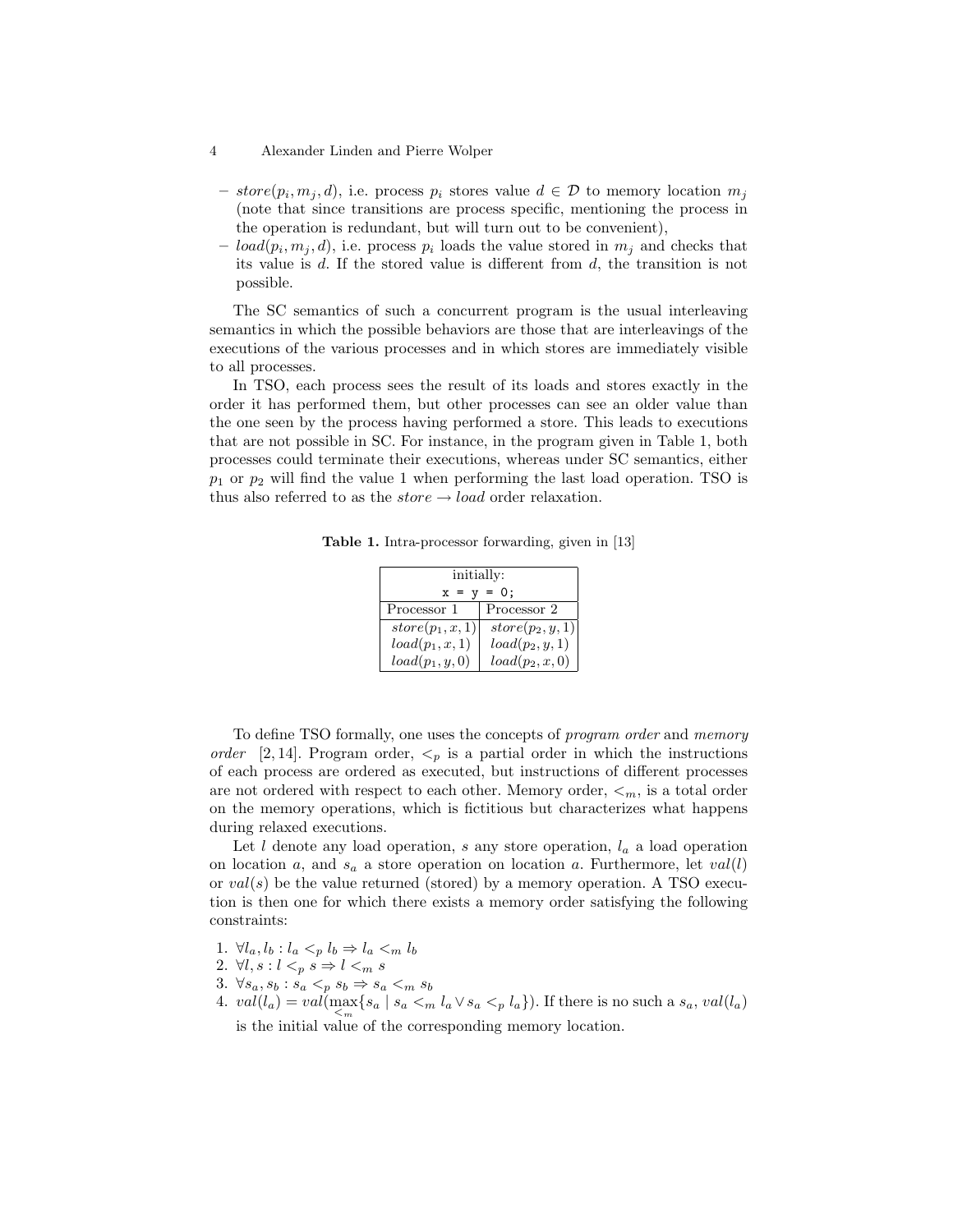The first three rules specify that the memory order has to be compatible with the program order, except that a store can be postponed after a load, i.e. the store  $\rightarrow$  load order relaxation. The last rule specifies that the value retrieved by a load is the one of the last store in memory order that precedes the load in memory or in program order, the latter ensuring that a process can see the last value it has stored. If there is no such store, the initial value of that memory location is loaded.

For example, the following is a valid TSO memory order for the program of Table 1 that allows the program to terminate:  $load(p_1, x, 1), load(p_1, y, 0),$  $load(p_2, y, 1), load(p_2, x, 0), store(p_1, x, 1), store(p_2, y, 1).$  Note that in SC, memory order has to be fully compatible with program order, and thus this memory order is not possible.

The characterization of TSO we have just given is useful in dealing with TSO axiomatically, but not adapted for applying state-space exploration verification techniques. Fortunately, there exists a natural equivalent operational description of TSO. In this description (see Fig. 1), stores from each process are buffered and eventually committed to main memory in an interleaved way. When a process executes a load, it reads the most recent value in its store buffer or, if there is none, the value present in the shared memory.



Fig. 1. Operational definition of TSO of Appendix K of [2]

This model can be formalized as follows. One introduces a set

$$
\mathcal{B} = \{b_{p_1}, \ldots, b_{p_n}\}
$$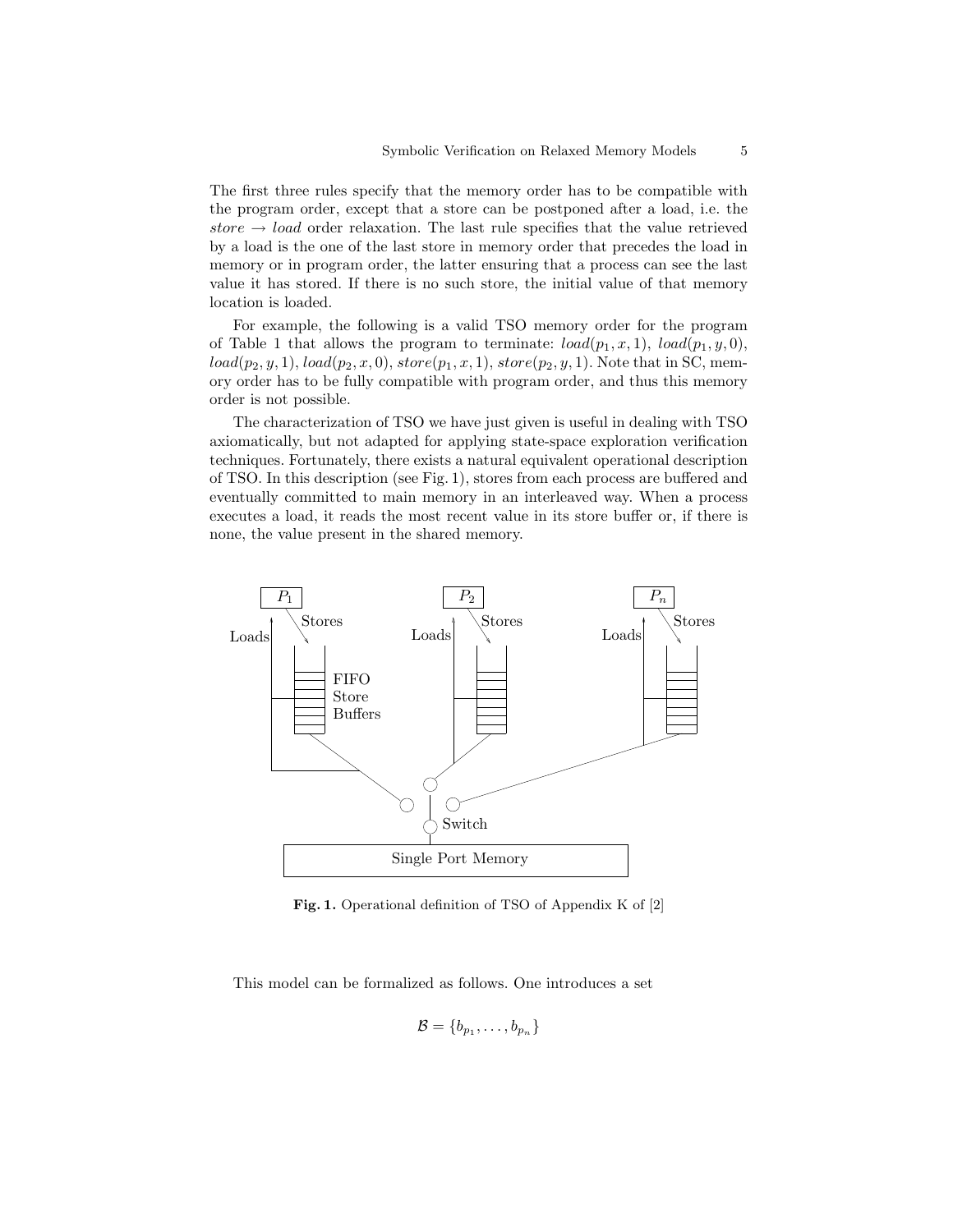of store buffers, one for each process<sup>1</sup>. A global state is thus composed of the content of the memory, and, for each process, a control location and a store buffer. The content  $[b_p]$  of a buffer  $b_p$  is then a word in  $(\mathcal{M}, \mathcal{D})^*$  and the program executes load and store operations on these buffers. Furthermore a commit operations that removes the oldest store operations from a buffer and writes the corresponding value to memory can nondeterministically be executed at all times. The precise semantics of these operations can be described as follows.

store operation:  $store(p, m, d)$ :

$$
[b_p] \leftarrow [b_p](m, d).
$$

load operation:  $load(p, m, d)$ :

Let  $[b_p] = (m_1, d_1)(m_2, d_2) \dots (m_f, d_f)$  and let  $i = \max\{j \in \{1 \dots f\} \mid m_j =$ m}. If i exists, then the result of the load is the test  $d_i == d$ . If not, it is the result of the test  $[m] == d$ , where  $[m]$  denotes the content of the memory location m.

commit operation:  $commit(p)$ :

Let  $[b_p] = (m_1, d_1)(m_2, d_2) \dots (m_f, d_f)$ . Then, if  $[b_p] \neq \varepsilon$ , the result of the commit operation is

$$
[b_p] \leftarrow (m_2, d_2) \dots (m_f, d_f)
$$

and

$$
[m_1] \leftarrow d_1.
$$

If  $[b_p] = \varepsilon$ , the commit operation has no effect.

Finally, in programs we will also use an operation sync whose effect is to commit to memory the full content of all buffers.

# 3 Representing Sets of Buffer Contents

If store buffers are unbounded, introducing them leads to a potentially infinite state space. Furthermore, even if store buffers are bounded, they very quickly lead to unmanageably large state spaces, even for very simple programs.

To cope with this problem, we turn to the techniques that have been proposed in [15] and in [7] to represent sets of buffer contents by finite automata. In this approach, sets of possible buffer contents are represented by finite automata and the state-space of the system is explored by manipulating sets of possible contents for each control location as a single object. It is clear that while exploring the state-space of a system, one can combine into a single representation the

 $1$  Note that we introduce a buffer per *process* rather than by *processor*. This is a safe approach for verification since it allows more behaviors than a model in which some processes share the same buffer. Furthermore, when analyzing a program it is usually impossible to know which processes will run on the same processor.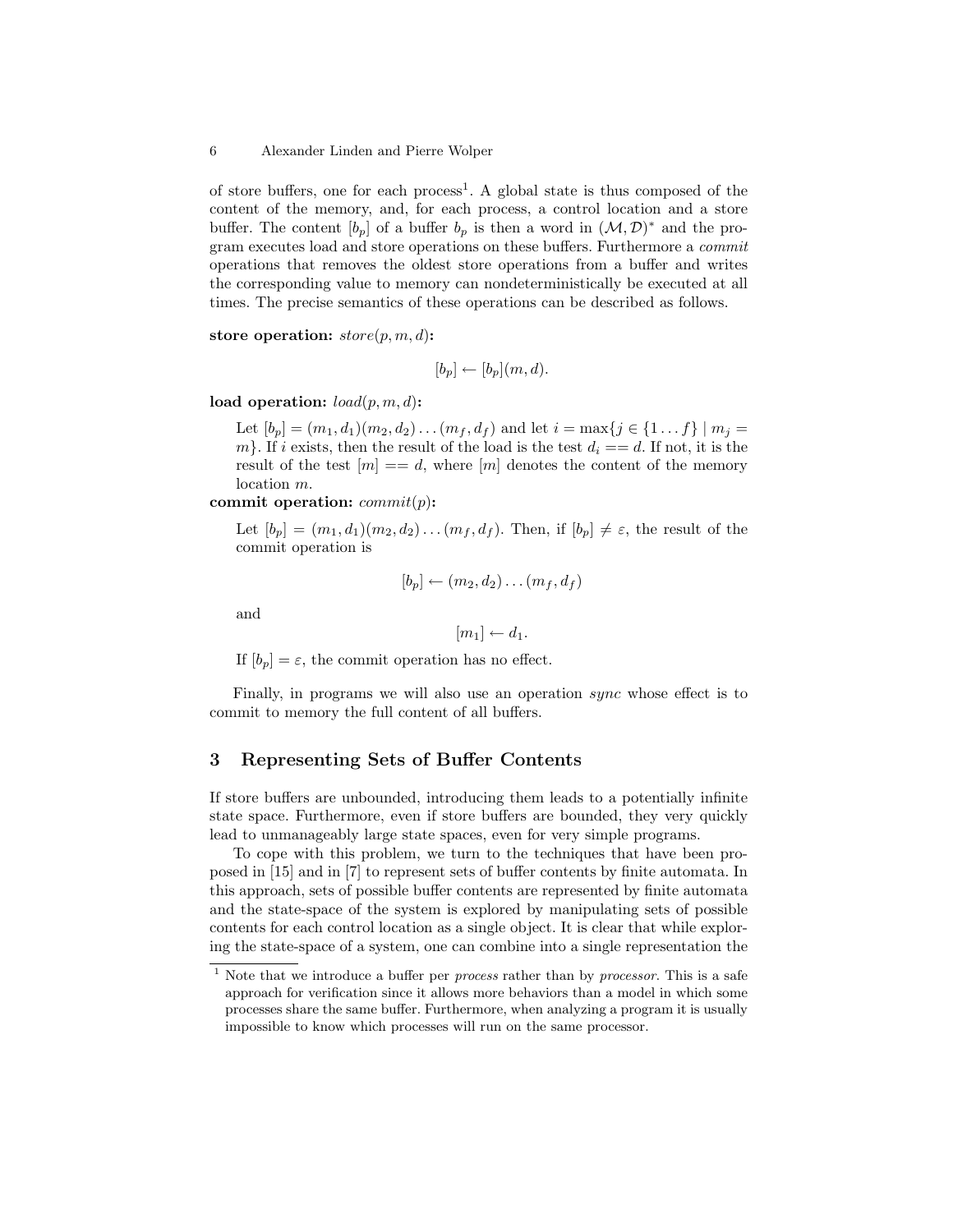buffer contents corresponding to identical control locations. However, this will only lead to finite sets of contents being represented as a single object, whereas real gains can only come from manipulating together infinite sets of buffer contents. For achieving this, acceleration techniques are needed. Similarly to what is done in the previously cited work, we will focus on cycles in the program code and provide algorithms for directly computing the effect of iterating a sequence of operations and unbounded numbers. Before turning to this, we will first introduce the representation of sets of buffer contents by automata and see how load store and commit operations can be extrapolated to operations on automata representing sets of buffer contents.

We represent the possible contents of each buffer by a separate automaton over the alphabet  $\mathcal{M} \times \mathcal{D}$  and use the following definition.

**Definition 1.** A buffer automaton associated to a process  $p$  is a finite automaton  $A_p = (S, \Sigma, \Delta, S_0, F)$ , where

- $S$  is a finite set of states,
- $-\Sigma = \mathcal{M} \times \mathcal{D}$  is the alphabet of buffer elements,
- $\Delta \subseteq S \times (\Sigma \cup \{\varepsilon\}) \times S$  is the transition relation,
- $-S_0 \subseteq S$  is a set of initial states, and
- $-$  F is a set of final states.

A buffer automaton  $A_p$  represents a set of buffer contents  $L(A_p)$ , which is the language of the words accepted by the automaton according to the usual definition.

We have defined buffer automata to be nondeterministic, but for implementation purposes we will usually work with reduced deterministic automata. In this case, the transition relation becomes a transition function  $\delta : S \times \Sigma \rightarrow S$  and the set of initial states becomes a single state  $s_0$ .

Operations on buffers can be extrapolated to operations on buffer automata as follows.

#### store operation:  $store(p, m, d)$ :

The result of the operation is an automaton  $A'_p$  such that

$$
L(A_p') = L(A_p) \cdot \{(m, d)\}
$$

One thus simply concatenates that new stored value to all words in the language of the automaton.

### load operation:  $load(p, m, d)$ :

Load operations are nondeterministic since a buffer automaton can represent several possible buffer contents. Thus it is possible that a load operation can succeed on some represented buffer contents and fail on others. If this is the case, the load operation must lead to a state in which the set of possible buffer contents has been restricted to those on which the load operation succeeds.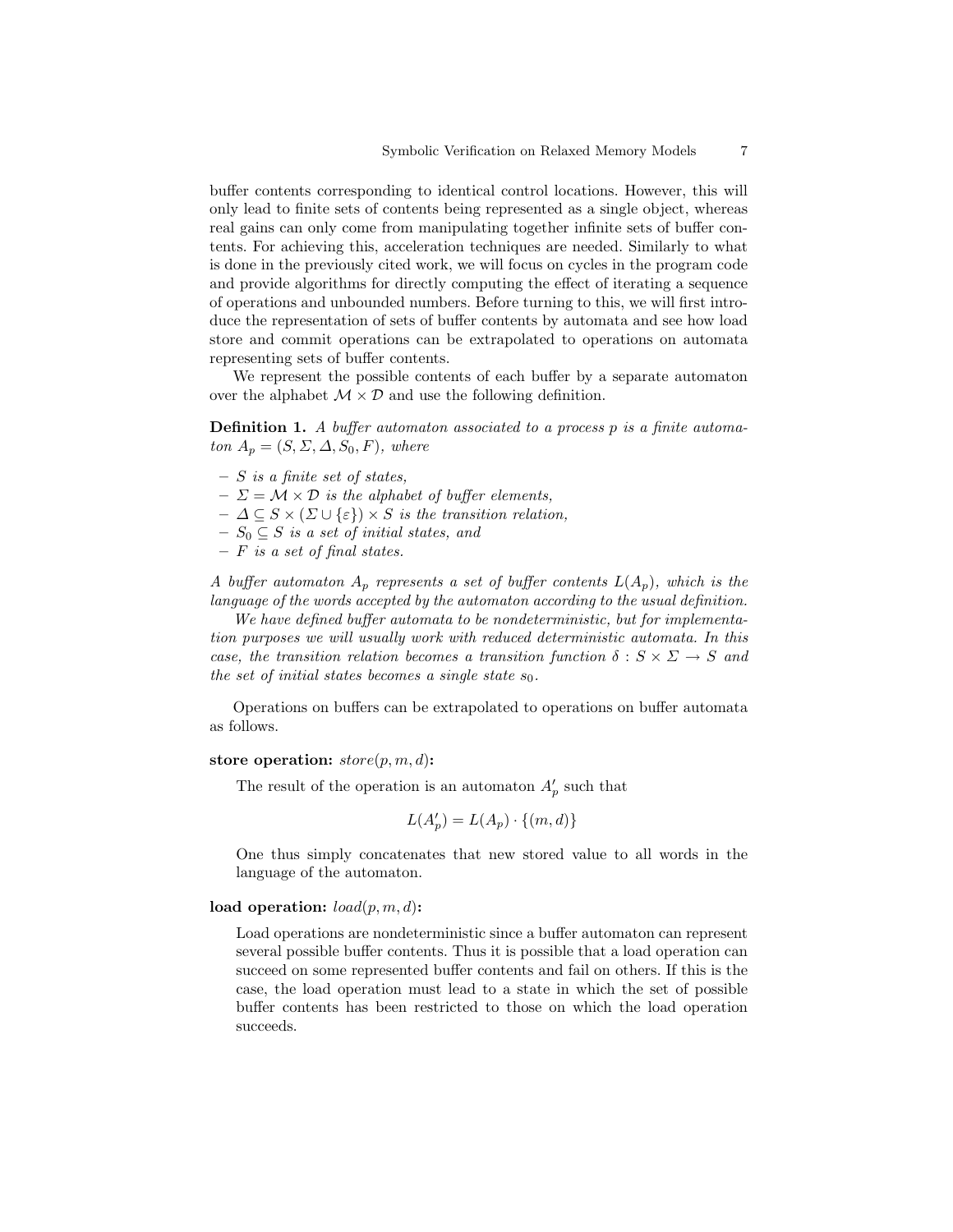For a load operation to succeed, the tested value must be found either in the store buffer or in main memory. Precisely, a load operation succeeds when at least one of the following two conditions is satisfied:

1. The language

$$
L_1 = L(A_p) \cap (\Sigma^* \cdot (m, d) \cdot (\Sigma \setminus \{(y, v) \mid y \neq m \land v \in \mathcal{D}\})^*)
$$

is nonempty.

2. The language

$$
L_2 = L(A_p) \cap (\Sigma \setminus \{(m, v) \mid v \in \mathcal{D}\})^*
$$

is nonempty and  $[m] = d$ .

The load operation then leads to a state with a modified store buffer automaton  $A'_p$  such that

$$
L(A_p') = L_1 \cup L_2
$$

if  $[m] = d$  and

$$
L(A_p') = L_1
$$

otherwise. Of course, if  $L_1 \cup L_2 = \emptyset$ , the load operation is simply not possible.

#### commit operation:  $commit(p)$ :

For the commit operation, we first extract the stores that can be committed to memory. These are the stores  $(m, \alpha)$  such that

$$
(m, \alpha) \in \text{first}(L(A_p)),
$$

where first $(L)$  denotes the language of the first symbols of the words of L. Since there can be more than one such store, we need to modify the store buffer automaton according to the committed store  $(m, \alpha)$ . We have

$$
L(A'_{p}((m,\alpha))) = \text{suffix}^{1}(L(A_{p}) \cap ((m,\alpha) \cdot \Sigma^{*})),
$$

where suffix<sup>1</sup> $(L)$  denotes the language obtained by removing the first symbol of the words of L.

# 4 State Space Exploration and Cycle Detection

Our state-space exploration algorithm is based on a classical depth-first search. The major modification we introduce is the detection of cycles and an acceleration technique for directly computing the effect of repeatedly executing a detected cycle. The cycles we detect are those that only modify a single store buffer. This might seem restrictive, but notice that the use of store buffers introduces a lot of independence between processes and experiments show that considering only single process cycles is sufficient. The independence induced by store buffers has however a drawback, which is that it makes the same cycles possible from many different global control locations. Proceeding naively thus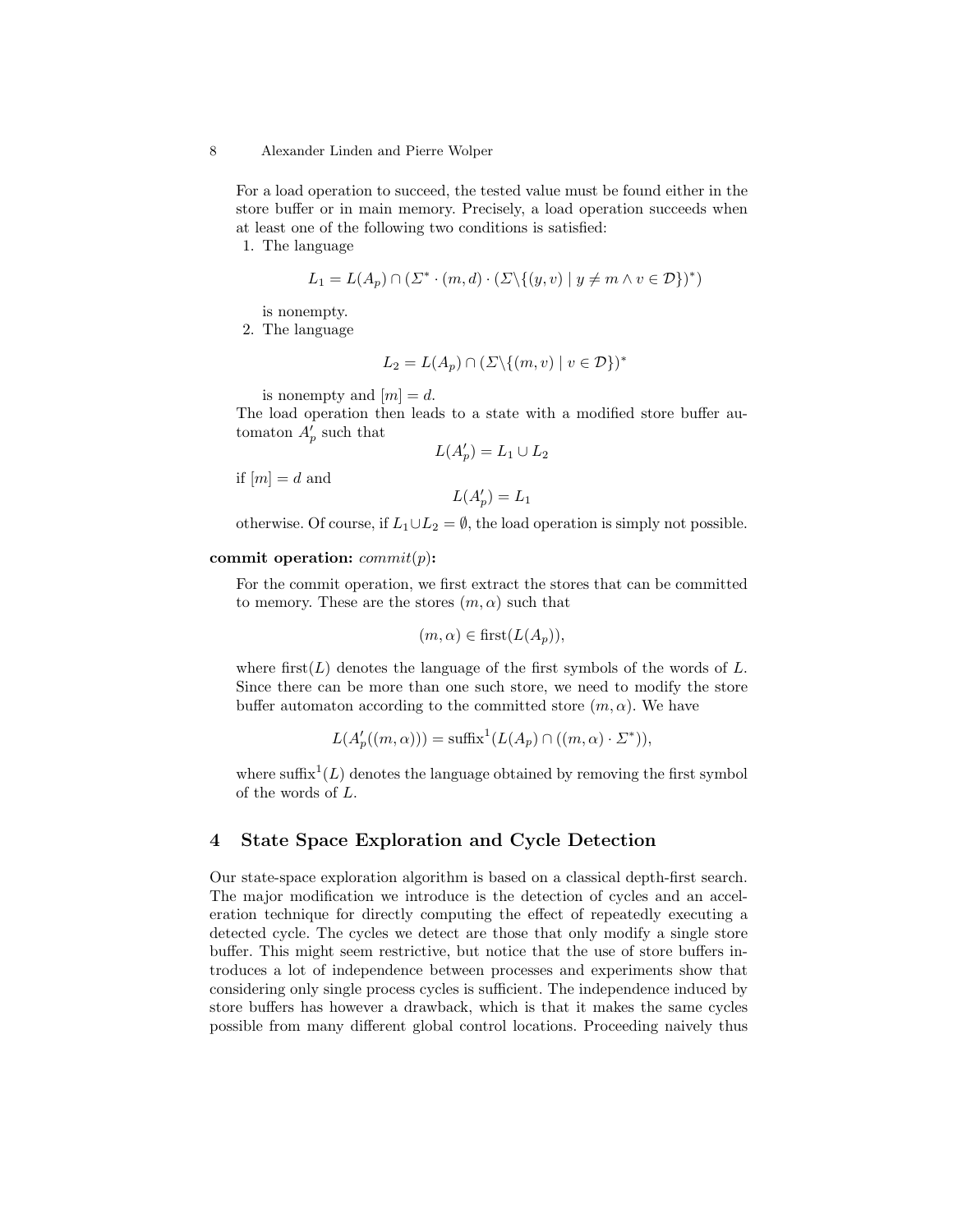results in detecting the same cycle many times over, which is unnecessary and very wasteful. To avoid this, we used the sleep set partial order reduction of [9]. This reduction avoids re-exploring transitions after executing other independent transitions. In general, the sleep set reduction does not reduce the number of states visited, but only the number of transitions followed. This is already very valuable when working with automata symbolic representations, since these increase the cost of comparing states. Furthermore, the fact that we are working with sets of states and not individual states does make sleep sets yield a reduction of the size of the state graph that needs to be explored, as we will illustrate by an example further down.

In the sleep set exploration algorithm, a set of transitions, called a sleep set, is associated with each state. Initially, the sleep set is empty. Once a transition is executed, it is added to the sleep set of the resulting state, but transitions in the sleep set that are not independent with respect to the executed transition are removed. Transitions in the sleep set associated to a state are not executed from that state. The basic depth-first search algorithm using sleep sets is given in Algorithm 1 and Algorithm 2. We will use a crude but sufficient notion of independence. In a state s,

- 1. transitions of the same process are never independent;
- 2. transitions of different processes other than commit or sync are always independent;
- 3. a *commit(p)* transition of a process p is independent with the transitions of a process  $p'$ , provided that, for every memory location m affected by this commit operation, either  $p'$  does not use m, or  $p'$  has a value for m in its store buffer, i.e., all words of the language  $L(A_n)$  contain an occurrence of  $(m, v)$  for some  $v \in \mathcal{D}$ .
- 4. a sync operation is not independent with any other transition.

| <b>Algorithm 1</b> Initialization of depth first search           |  |
|-------------------------------------------------------------------|--|
| 1: $init(Stack)$                                                  |  |
| 2: init(H) $\mathcal{V}^*$ Table of visited states $\mathcal{V}'$ |  |
| 3: $s_0 =$ initial state                                          |  |
| 4: $s_0.Sleep = \emptyset$                                        |  |

<sup>5:</sup> push  $s_0$  onto Stack

What we add to this is cycle detection and acceleration. Cycle detection is done when there is a state on the current search stack that only differs from the state being generated by the content of one store buffer. The modified recursive procedure called within the initialization process is the procedure given in Algorithm 3,  $DFS() \cycle()$ .

First, we need to define when a state is included in another. A state s is included in another state  $s'$  if

<sup>6:</sup> DFS()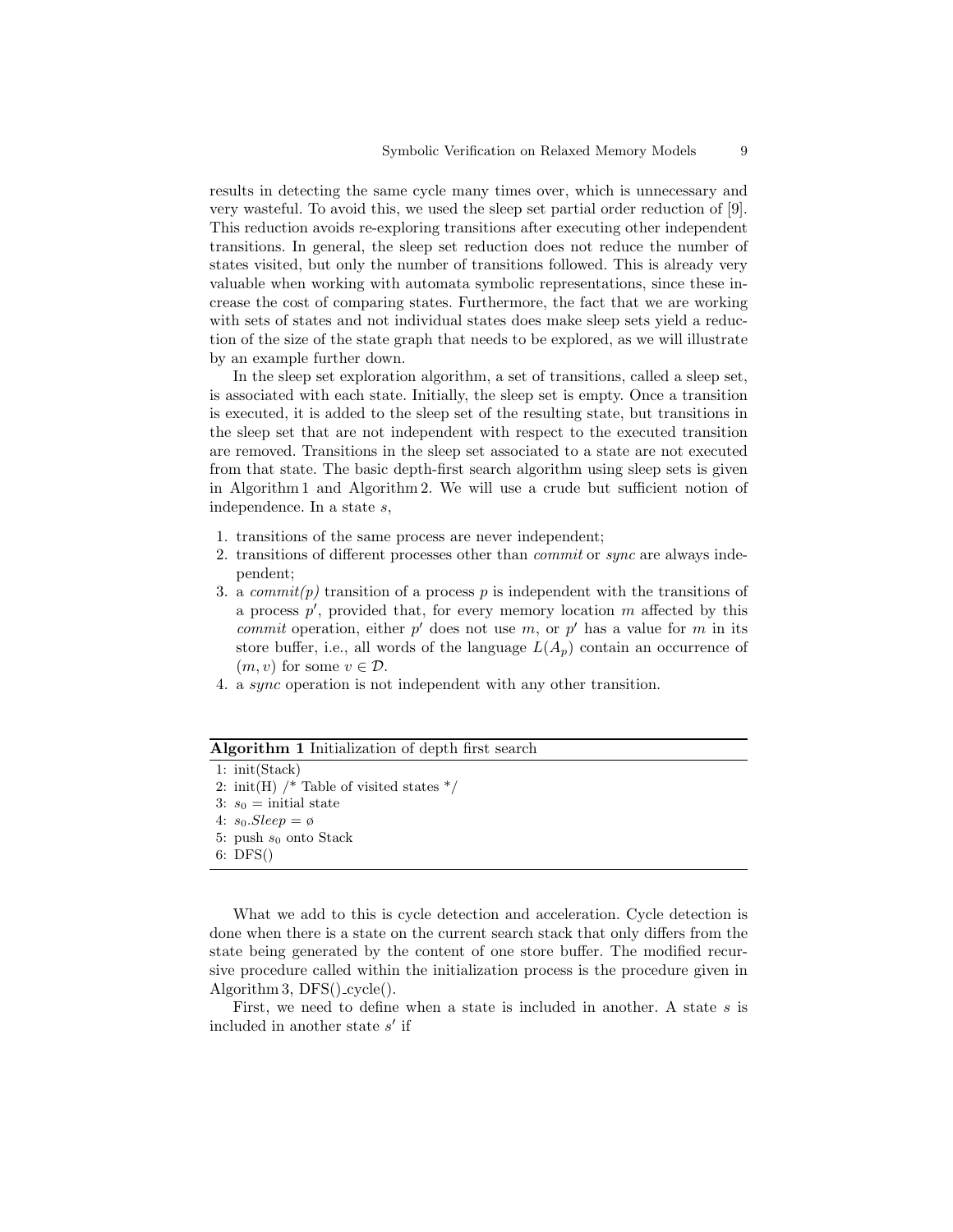Algorithm 2 Recursive DFS() procedure using sleep sets

```
1: s = \text{top}(\text{Stack})2:
 3: if (s \in H) then
 4: T_{executed} = enabled(s) \setminus H(s).sleep5: s. \text{Sleep} = s. \text{Sleep} \cap H(s). \text{Sleep}6: H(s).Sleep = s.Sleep7: else
 8: enter s in H
9: T_{executed} = \emptyset10: end if
11:
12: T = (enabeled(s) \setminus s.sleep) \setminus T_{executed}13:
14: for all t\in\mathcal{T} do
15: ssucc = succ(s,t)16: ssucc.Sleep = {tt | tt ∈ s.Sleep \wedge (t, tt) independant in s}
17: push ssucc onto Stack
18: DFS()
19: end for
20: pop(Stack)
```
- 1.  $s$  and  $s'$  are identical with respect to control locations and memory content, and
- 2. for each process p,  $L(A_p(s))$  is included in  $L(A_p(s'))$

Next, we need to make explicit the cycleCondition(ss,s) predicate. For this predicate to be true, three conditions have to be satisfied by the pair of global states ss, s. Remembering that global states are composed of the control location of each process, the content of the memory and the buffer automata of each process, these conditions can be defined as follows.

- 1. s and ss are identical, except for the store buffer automaton of a single process p.
- 2. The languages represented by the store buffer automaton of  $p$  in ss can be extended to match the language of the store buffer automaton of  $p$  in  $s$ , i.e. there exists a word w such that  $(L(A_p(s)) = L(A_p(ss)) \cdot \{w\}.$
- 3. The store buffer automaton obtained for s is *load equivalent* to the one of ss, i.e. the results of loads will be the same, whether starting from s or ss. Since the only difference between  $L(A_p(s))$ , and  $L(A_p(ss))$  is the suffix w, this will be verified by checking the following condition. For all memory locations  $m$ for which there is a store operation  $store(p, m, v)$  in w, let  $v_{last}$  be the value in the last store operation in w. Then the operation  $load(p, m, v_{last})$  must be simultaneously possible in both s and ss and must not modify the store buffer automata  $A_p(s)$  and  $A_p(ss)$ .

Finally, once a possible cycle content  $w$  has been detected and the conditions for a cycle are satisfied, we need to store the buffer automaton representing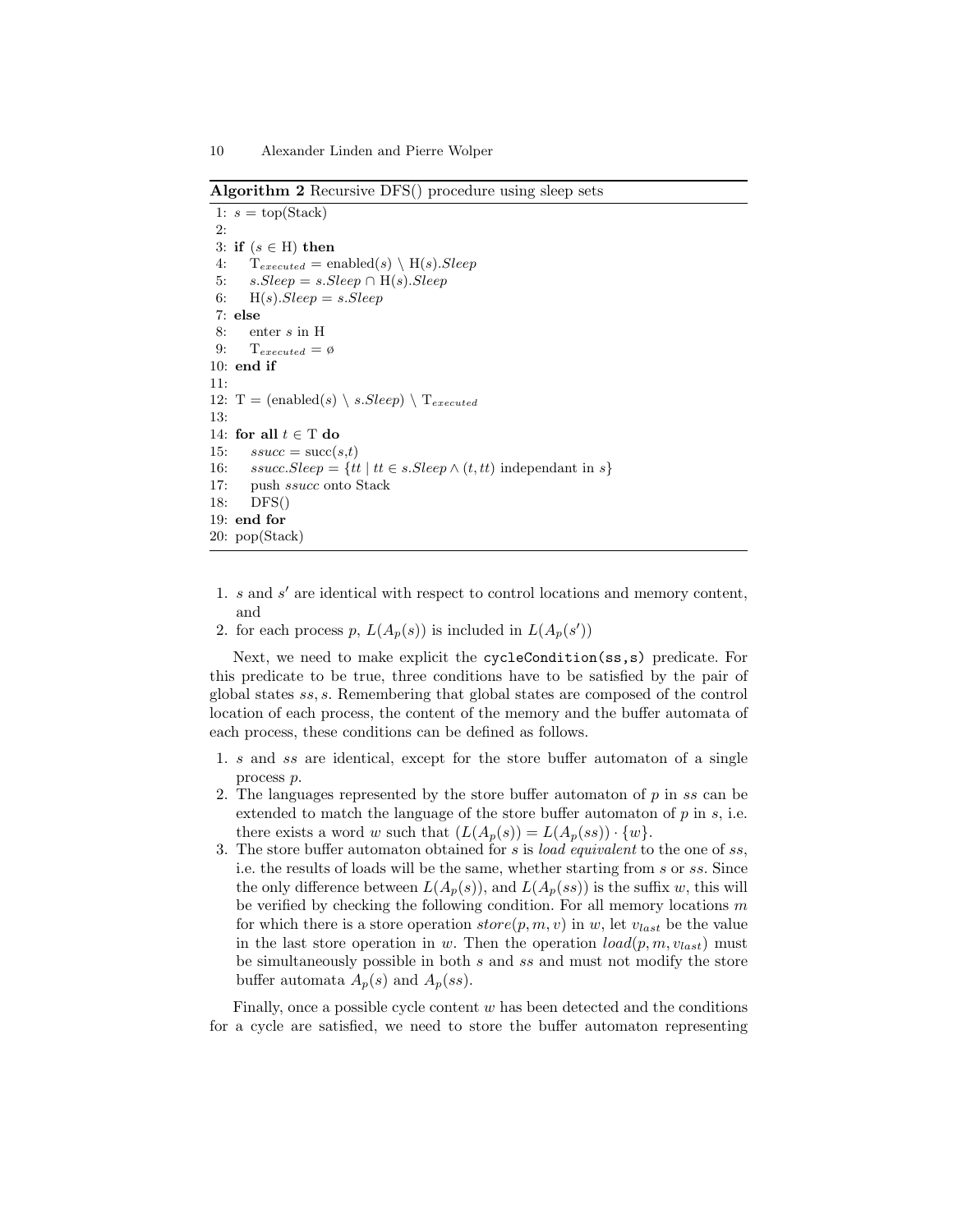Algorithm 3 Recursive DFS cycle() procedure using sleep sets, cycle detection

```
and acceleration
 1: s = \text{top}(\text{Stack})2:
 3: /* Go through stack from top to bottom */4: for all ss in (Stack \ top(Stack)) do
 5: if (cycleCondition(ss,s)) then
 6: s = cycle(ss,s)7: break
 8: end if
 9: end for
10:
11: if (\exists sI \in H \mid s \subseteq sI) then
12: iSleep = \bigcap_{\forall sI \in H | s \subseteq sI} H(sI).sleep13: T_{executed} = \text{enabled}(s) \setminus iSleep14: s.Sleep = s.Sleep \cap iSleep15: if (s \in H) then
16: H(s).Sleep = s.Sleep17: else
18: enter s in H
19: end if
20: else
21: enter s in H
22: T_{executed} = \emptyset23: end if
24:
25: T = (enabled(s) \ s. Sleep) \ T_{executed}26:
27: for all t\in\mathcal{T} do
28: ssucc = succ(s,t)<br>29: ssucc.Sleep = \{ttssucc.Sleep = \{tt \mid tt \in s.Sleep \land (t,tt) \text{ independent in } s\}30: push ssucc onto Stack
31: DFS cycle()
32: end for
33: pop(Stack)
```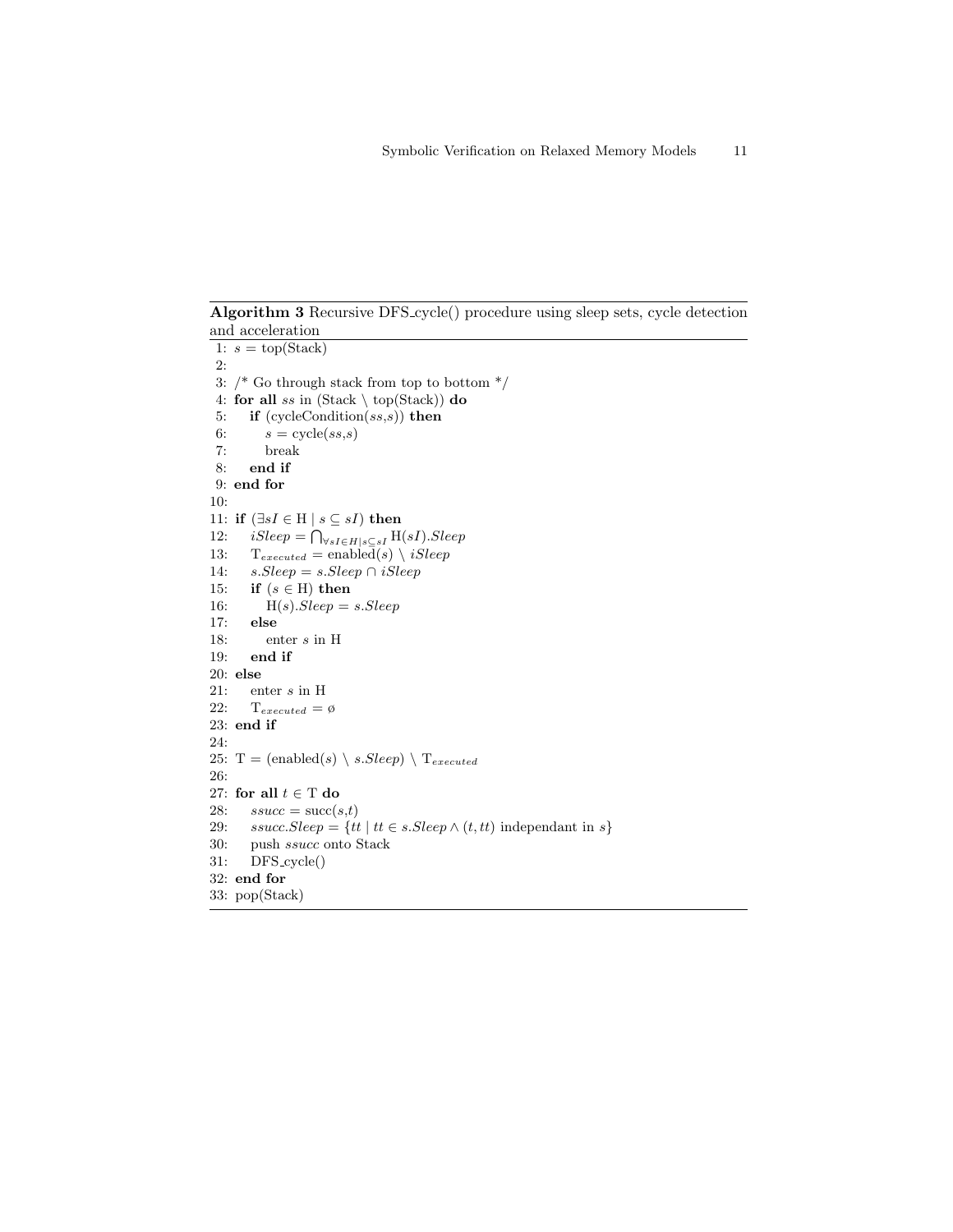the buffer contents that can be obtained by repeating the cycle, eventually interleaved with previously detected cycles. For a language  $L$ , let  $W_i^c(L)$  be the maximal sets of suffixes of words in  $L$  that can be repeated while remaining in L, i.e. each  $W_i^c(L)$  is a maximal set such that  $L \cdot (W_i^c(L))^* \subseteq L$ . In practice, one computes the  $W_i^c(L)$  as the languages that allow an accepting state to be reached from itself. The modified store buffer automaton will then be the automaton  $A_p^{cycle}(ss)$  accepting  $\bigcup_i L(A_p(ss)) \cdot (W_i^c(L(A_p(ss))) \cup \{w\})^*$ . The operation  $\text{cyclic}(ss, s)$  of our search algorithm thus simply replaces the store buffer automaton for process p in state s by the automaton  $A_p^{cycle}(ss)$ .

Example 1. We illustrate the state-space reduction that can be obtained by the use of sleep sets. Fig. 2 shows the control graph of two processes  $p_0$  and  $p_1$ . In Fig. 3, part of the global state graph of this system is shown. In state 4, a cycle has been detected for the store buffer of  $p_0$ , yielding

$$
(x, 1)((x, 0)(x, 1))^{*}
$$

as set of possible contents. In state 6, the buffer has become

$$
(x, 1)(x, 0)(x, 1)((x, 0)(x, 1))^{*}
$$
,

and thus, state 6 is included in state 4. In state 5, if we don't add the transition  $st(p_0, x, 1)$  (which led to state 6) to the sleep set of state 7, we will end up generating states 8 and 9 before detecting any state inclusion and add many more states to the search graph.



Fig. 2. Control graphs of two processes  $p_0$  and  $p_1$ 

# 5 Experimental Results

We have implemented our method in a prototype tool. This tool takes as input a slightly modified (the store, load and sync instructions have been added) and simplified version of Promela. The prototype has been implemented in Java, and uses the BRICS automata-package [8] to handle our store-buffers.

We have tested our implementation on several programs and protocols. One of our test programs is a program (see Fig. 4)<sup>2</sup> where the first process may

 $\frac{2}{7}$  For readability, the operations *store* and *load* are written as st and *ld*.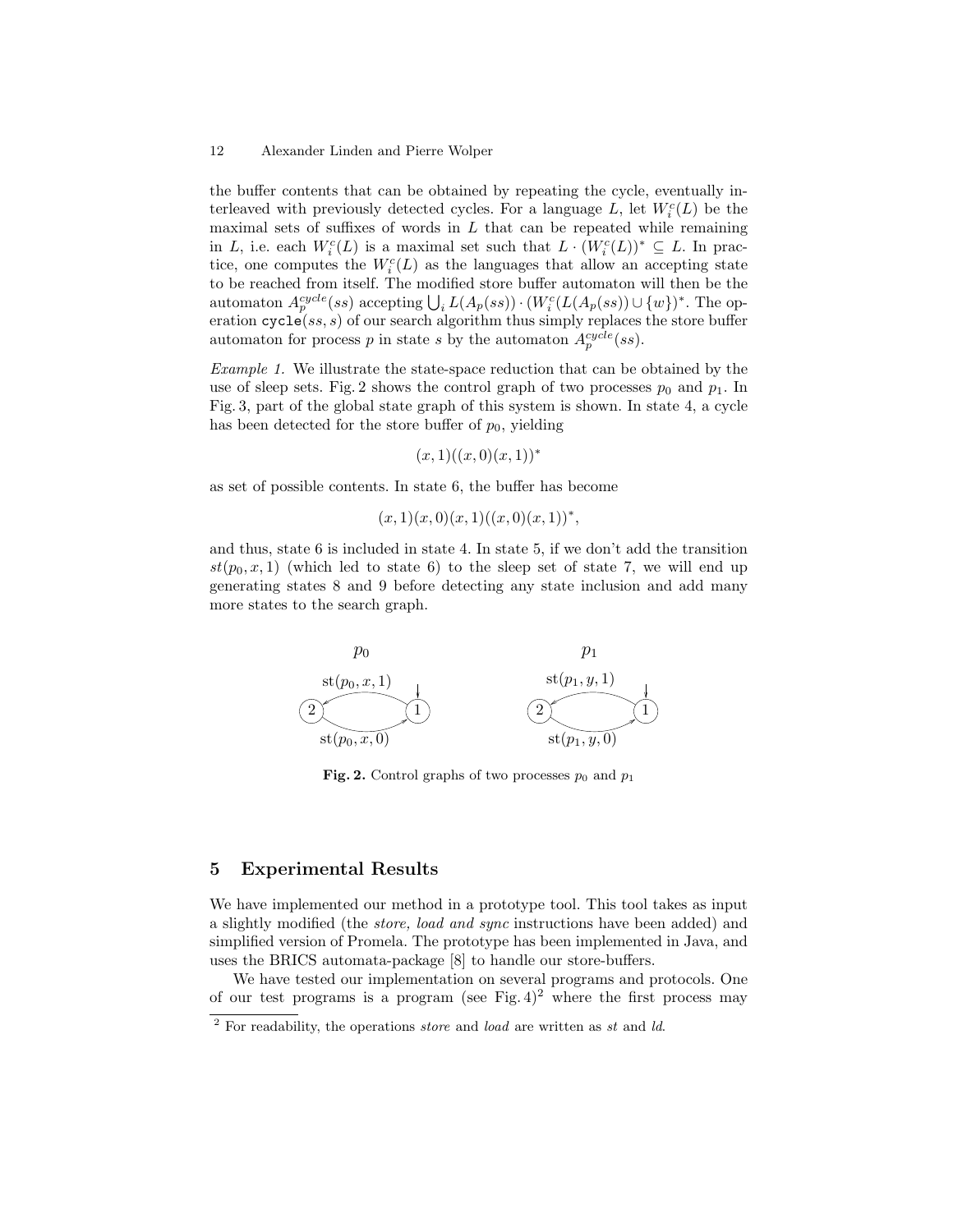

Fig. 3. Global exploration graph showing reduction using sleep sets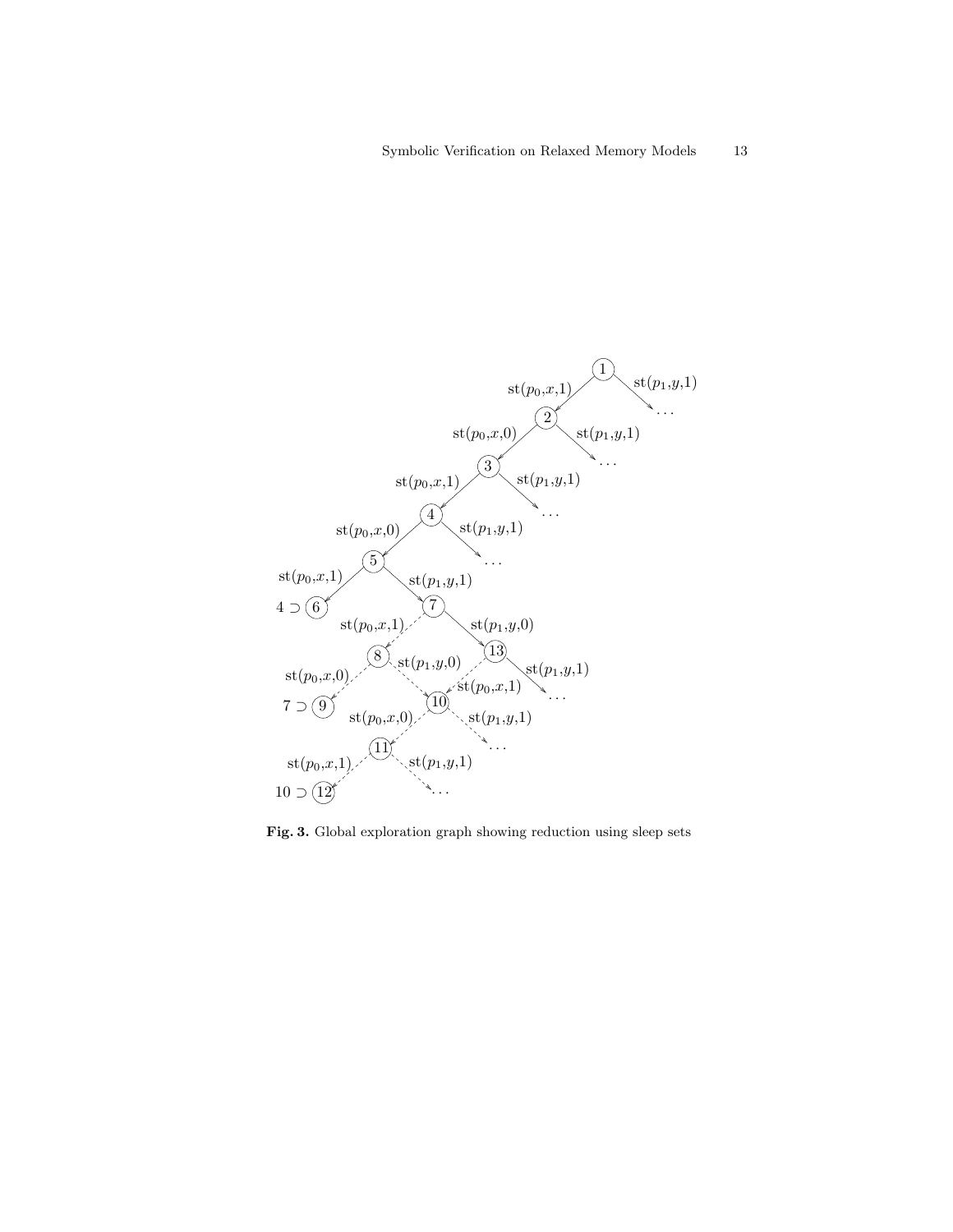cycle indefinitely from the initial state, but where the second depends on the global memory being modified to be able to move. Indeed,  $p_0$  can directly cycle indefinitely, writing the infinite sequence  $(x, 1)(x, 0)(x, 1)(x, 0)(x, 1)(x, 0) \dots$  to its store buffer. This cycle is detected and all possible contents of  $p_0$ 's store buffer represented. Then, the process  $p_1$  can, once the cycle in the buffer of  $p_0$  is established, "consume" this cycle, which unlocks its own cycle. For example, a global state such as  $(1, 1, 0, 0, ((x, 1)(x, 0))^*, ((y, 1)(y, 0))^*)$  (where the notation is  $(p_0, p_1, m_1, m_2, b_0, b_1)$  will eventually be reached. Consuming means that store operations are committed to the global memory, without the process itself doing any action.



Fig. 4. Example program unlocking a cycle

Moreover, under SC, if both processes are in state 4, the program is in a deadlock. In TSO, there is the possibility of deadlock, but it is also possible for the program to continue (if there are buffered store operations), and thus the values of  $x$  and  $y$  may change value. Interestingly, both behaviors have also been observed while running a C implementation of this program on a dual core processor.

Other classical algorithms often analyzed in the context of relaxed memory models are Dekker's and Peterson's algorithm for mutual exclusion. We have considered single entry and repeated entry versions of these algorithms. In the single entry version, the two processes attempt to enter into their critical section only once. Verifying this can be done with our implementation, as well as with other tools, such as those of [6], [5] or [16]. Verification becomes more difficult when considering the repeated entry version. In these versions, both processes attempt to enter their critical section an arbitrary number of times. Using our prototype, we could complete the exploration, finding the errors, or, when ap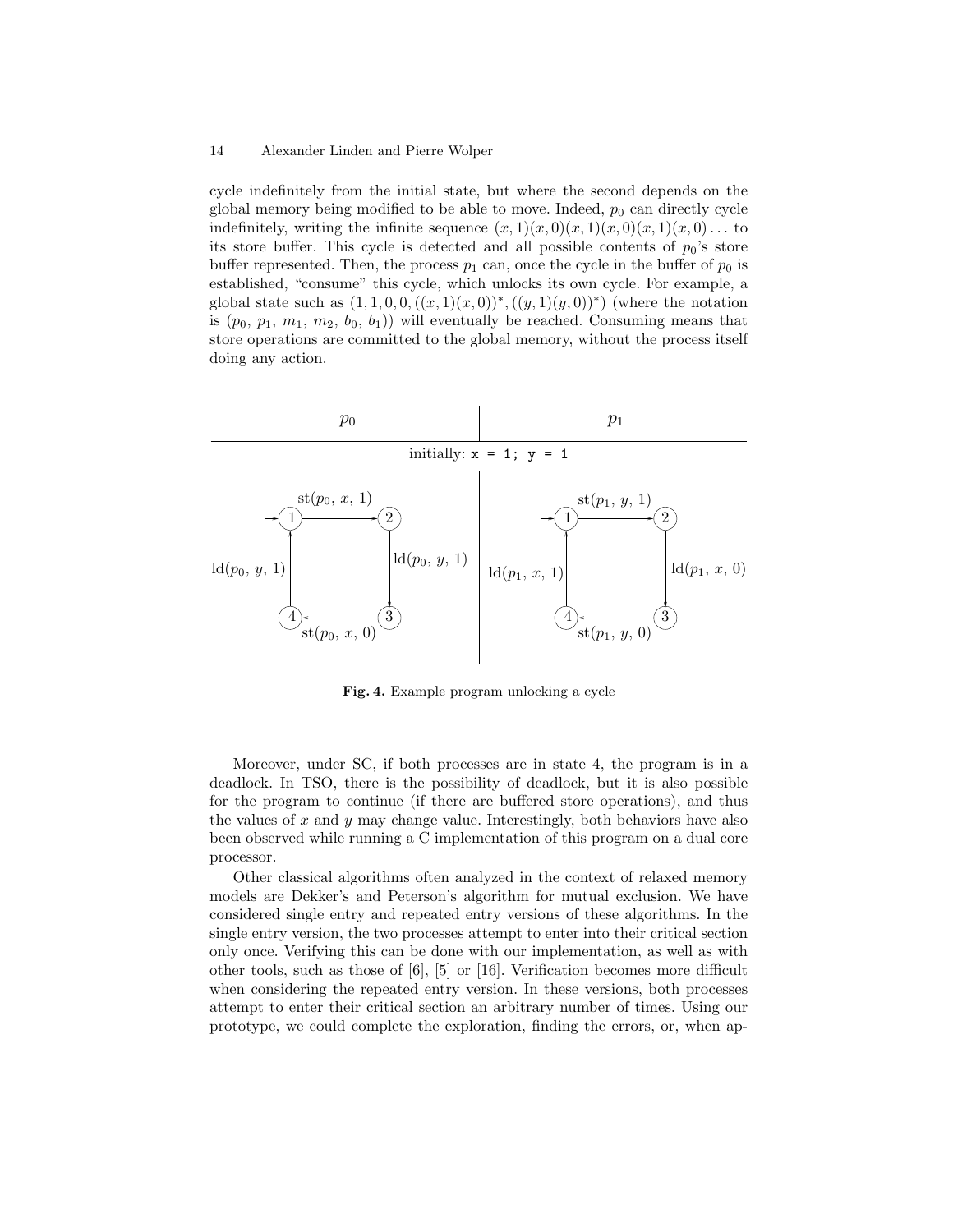propriately adding sync operations, showing the absence of errors. In Table 2, we give experimental results for Dekker's and Peterson's algorithms, both for the single entry and the repeated entry versions, with and without the sync operations needed to make them correct.

Table 2. Experimental results for Dekker's and Peterson's Algorithm for mutual exclusion

| Dekker (2 Proc)              |      | States Stored States Visited Time Max Depth Nb Errors |          |     |    |
|------------------------------|------|-------------------------------------------------------|----------|-----|----|
| single entry                 | 183  | 301                                                   | 2.446 s  | 22  |    |
| $\sin \theta$ entry $+$ sync | 111  | 161                                                   | 1,194s   | 22  |    |
| repeated entry               | 3236 | 6231                                                  | 22,881 s | 785 | 36 |
| repeated entry $+$ sync      | 343  | 631                                                   | 3.016 s  | 79  |    |

| Peterson (2 Proc)            |     | States Stored States Visited Time Max Depth Nb Errors |         |    |    |
|------------------------------|-----|-------------------------------------------------------|---------|----|----|
| single entry                 | 120 | 173                                                   | 1.969 s |    |    |
| $\sin \theta$ entry $+$ sync | 54  | 66                                                    | 0.399 s | 13 |    |
| repeated entry               | 355 | 432                                                   | 3.097 s | 50 | 10 |
| repeated entry $+$ sync      | 65  | 92                                                    | 0.392 s | 22 |    |

All experiments were obtained by running our Java-program on a 2.0GHz Intel Core Duo laptop running Ubuntu Linux.

# 6 Conclusions

Compared to earlier methods used to verify programs under relaxed memory models, ours differs by the techniques being used (automata-based symbolic methods) and the scope of the verification that can be done. Indeed, whereas other methods such as those of [17] are limited to very short executions, we analyse arbitrarily long executions. This is clearly not always necessary for detecting errors, but can be essential for robustly establishing correctness in tricky situations.

A natural question about an approach like the one presented in this paper is how well it can scale up. We do not yet have significant data, but our approach will most likely never be usable for large programs. However, this is not the drawback it might at first seem to be. Indeed, while writing larger programs, one uses synchronization primitives that isolate the programmer from the complexity of relaxed memory models. Verifying under relaxed memory will thus only be needed for the rather small programs that implement these primitives, and we believe that this can be handled.

## References

1. Lamport, L.: How to make a multiprocessor computer that correctly executes multiprocess programs. IEEE Trans. Computers 28(9) (1979) 690–691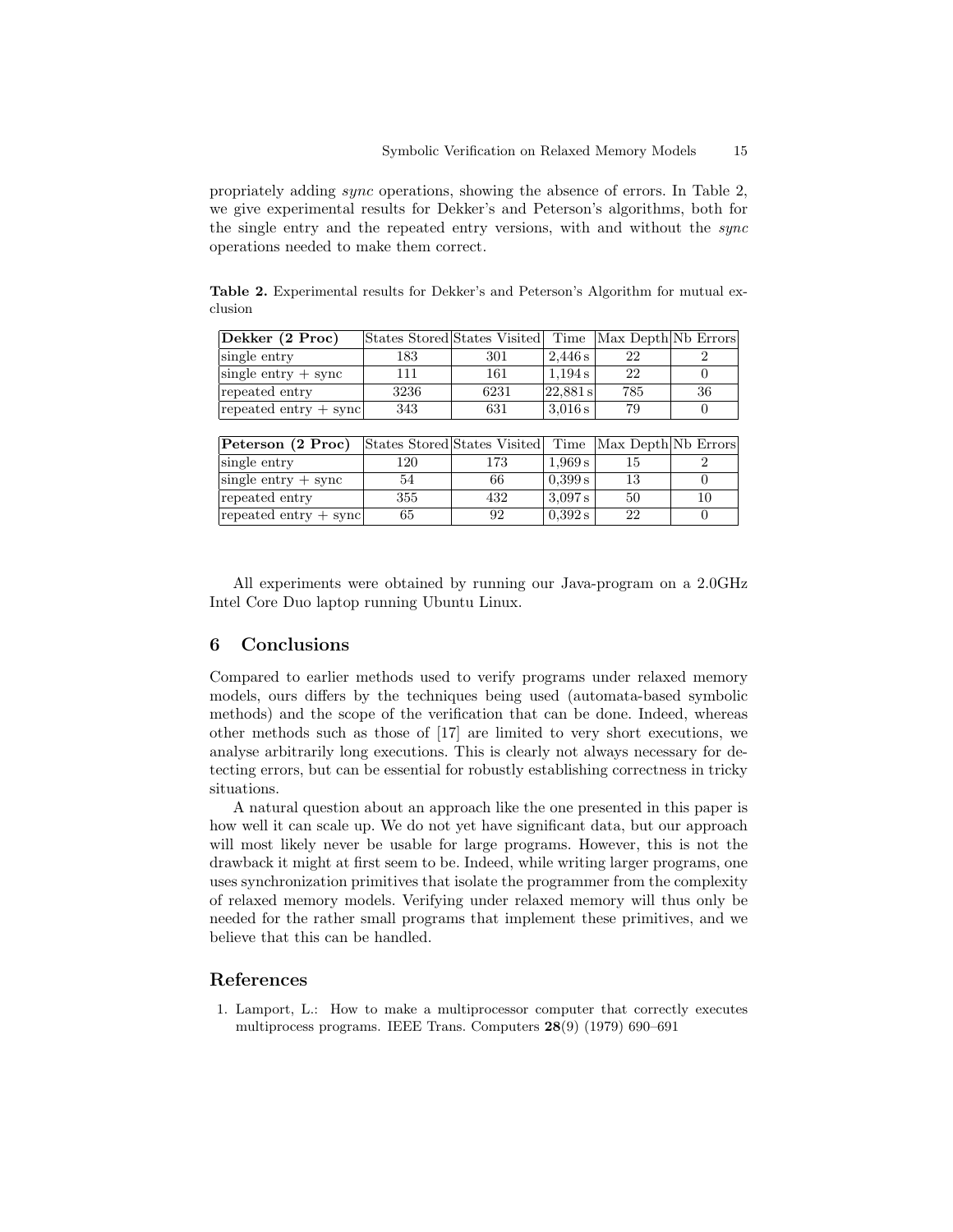- 2. SPARC International, Inc., C.: The SPARC architecture manual: version 8. Prentice-Hall, Inc., Upper Saddle River, NJ, USA (1992)
- 3. SPARC International, Inc., C.: The SPARC architecture manual (version 9). Prentice-Hall, Inc., Upper Saddle River, NJ, USA (1994)
- 4. Owens, S., Sarkar, S., Sewell, P.: A better x86 memory model: x86-TSO. In Berghofer, S., Nipkow, T., Urban, C., Wenzel, M., eds.: Theorem Proving in Higher Order Logics, 22nd International Conference, TPHOLs 2009, Munich, Germany, August 17-20, 2009. Proceedings. Volume 5674 of Lecture Notes in Computer Science., Springer (2009) 391–407
- 5. Mador-Haim, S., Alur, R., Martin, M.: Plug and play components for the exploration of memory consistency models. Technical report, University of Pennsylvania (2010)
- 6. Burckhardt, S., Alur, R., Martin, M.M.K.: Checkfence: checking consistency of concurrent data types on relaxed memory models. In Ferrante, J., McKinley, K.S., eds.: Proceedings of the ACM SIGPLAN 2007 Conference on Programming Language Design and Implementation, San Diego, California, USA, June 10-13, 2007, ACM (2007) 12–21
- 7. Boigelot, B., Godefroid, P., Willems, B., Wolper, P.: The power of QDDs (extended abstract). In Hentenryck, P.V., ed.: Static Analysis, 4th International Symposium, SAS '97, Paris, France, September 8-10, 1997, Proceedings. Volume 1302 of Lecture Notes in Computer Science., Springer (1997) 172–186
- 8. Møller, A.: Package dk.brics.automaton. http://www.brics.dk/automaton/ (2001- 2009) DFA/NFA Java implementation.
- 9. Godefroid, P.: Partial-Order Methods for the Verification of Concurrent Systems - An Approach to the State-Explosion Problem. Volume 1032 of Lecture Notes in Computer Science. Springer (1996)
- 10. Park, S., Dill, D.L.: An executable specification, analyzer and verifier for rmo (relaxed memory order). In: SPAA '95: Proceedings of the seventh annual ACM symposium on Parallel algorithms and architectures, New York, NY, USA, ACM (1995) 34–41
- 11. Burckhardt, S., Musuvathi, M.: Effective program verification for relaxed memory models. In Gupta, A., Malik, S., eds.: Computer Aided Verification, 20th International Conference, CAV 2008, Princeton, NJ, USA, July 7-14, 2008, Proceedings. Volume 5123 of Lecture Notes in Computer Science., Springer (2008) 107–120
- 12. Atig, M.F., Bouajjani, A., Burckhardt, S., Musuvathi, M.: On the verification problem for weak memory models. In Hermenegildo, M.V., Palsberg, J., eds.: Proceedings of the 37th ACM SIGPLAN-SIGACT Symposium on Principles of Programming Languages, POPL 2010, Madrid, Spain, January 17-23, 2010, ACM (2010) 7–18
- 13. Intel Corporation: Intel®64 and IA-32 Architectures Software Developer's Manual. Specification (2007) http://www.intel.com/products/processor/manuals/index.htm.
- 14. Loewenstein, P., Chaudhry, S., Cypher, R., Manovit, C.: Multiprocessor memory model verification. In: AFM (Automated Formal Methods), FLOC Workshop, http://fm.csl.sri.com/AFM06/. (2006) http://www.scientificcommons.org/43465152.
- 15. Boigelot, B., Wolper, P.: Symbolic verification with periodic sets. In Dill, D.L., ed.: Computer Aided Verification, 6th International Conference, CAV '94, Stanford, California, USA, June 21-23, 1994, Proceedings. Volume 818 of Lecture Notes in Computer Science., Springer (1994) 55–67

<sup>16</sup> Alexander Linden and Pierre Wolper